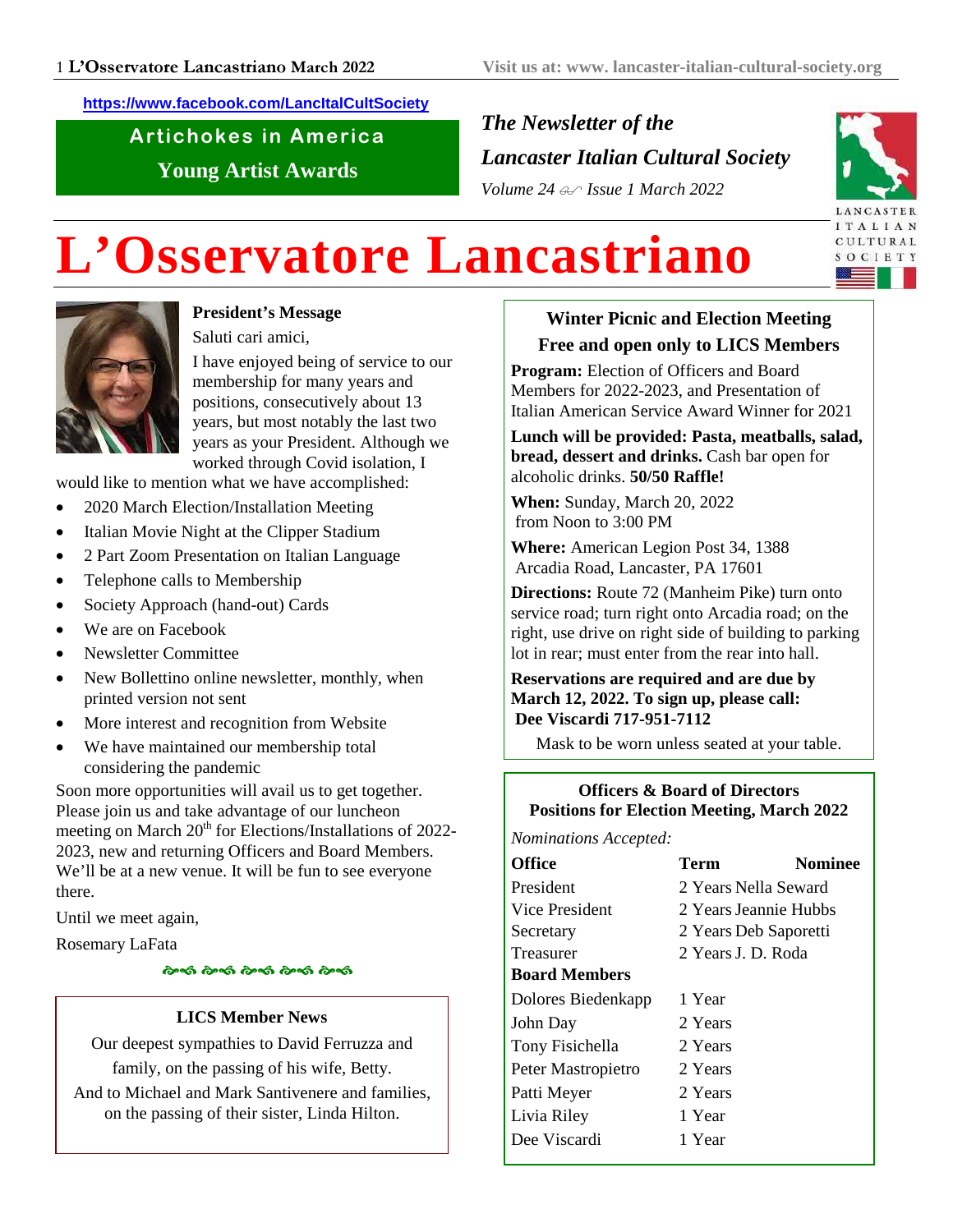#### **LICS 2022 Officer/Board Nominations' Bios:**

**Nella Seward**, a native of Rome Italy, came to the U.S. on December 1961, with her entire family. She has lived in NJ and moved to PA over 30 years ago. She has been a member of LICS since day one. She has held positions on the board, including twice president and vice president. She introduced and managed cultural and social events such as Carnevale, Adult Italian Language conversation, 11 group trips to Italy, the Spaghetti Dinner fund raiser and other events. She is looking forward to serve again on the Board and to work with all the LICS members.

**Deb Saporetti** was born and raised in western PA in the town of Butler. Deb moved to Lancaster in 1983. Shortly after her move, she began working at Armstrong World Industries, where she worked for 10 years and met her husband Bill. They have been married for 28 years and have two children, Emily and Gary. In 2014, Deb's son Gary was honored to receive a scholarship from the LICS. Both of her children are adults and now live and work in the Philadelphia area. Since 2008, Deb has worked at Franklin & Marshall College and is currently the Academic Department Coordinator in the English department, a job she absolutely loves! In her spare time she enjoys gardening, traveling and being the co-captain of the Bocce Babes in the Lancaster Bocce League. She is excited to support the leadership and engage with members of LICS.

.<br>જિલ્લા જિલ્લા જિલ્લા જિલ્લા જિલ્લા

#### **Jeannie Hubbs:**

"I am a native New Yorker, wife of 53 years, mother of 3 great kids, grandmother of 7, great grandmother of 2 and 1/2. Previously, I actively served on the LICS' Board as well as President. I am retired after a career of 40 years as Educational Sign Language Interpreter, Freelance Interpreter, Sign Language Teacher. Coming from an Italian family, I have become aware of the importance of my Catholic Faith, Family, Friends, Cooking, and of course Music.

I truly care about the future of LICS and excited to begin the Best Years Ever."

**John Day**: "My love of Italy started when I was about 10, and saw a picture of Gina Lollobrigida on page 60 of a Times book on Italy. My mother's father came from Affi, a small town on the other side of a hill from Lago di Garda. Grandpa Sega taught me about music theory and how to play the guitar. He was an accomplished violinist, as well as being able to play the guitar, Hawaiian guitar, and the piano. His oldest brother remained in Italy to take care of their widowed mother, and so I have 6 second cousins living near Lago d'Iseo. I first visited them in 1990, and have made numerous trips back there since then. I took Italian in college, but am not proficient in the language as I have not been able to live in Italy for an extended period of time.

*Europe by DaY* is a business that my wife and I started just before she died in 2015. I organize custom trips to Italy and Europe for small groups of people who are intimidated by the language barrier and the thought of planning a trip. I have been a member of LICS for a number of years, and have served as a director for 2 years."

#### **Officers**

**President - Rosemary LaFata Phone: 717-569-5200 Vice President - Peter Costanzo Phone: 717-250-0080 Treasurer - JD Roda Phone: 717-898-7969 Secretary - Mary Cae Williams Phone: 717-392-1630 Committees and** *Directors* **Cultural -** *Nella Seward* (717-725-6500) **Trips -** *Dee Viscardi* (717- 951-7112) **Website/Historian -** *Rudy DeLaurentis* **Hospitality -** *Pat Valenzo* (717-569-9798) **Education Initiative-** *Steve Iovino* **Membership** *- Marianne Rossini* **Advertising & Public Relations -** *Pete Costanzo and J.D. Roda* **Eblast** *- John Villella* **LICS Board of Directors** *Peter Byrne, John Day, Anthony Lombardo, Marianne Rossini, Livia Neri Riley, Dolores Biedenkapp*

#### **Bollettino/Newsletter Committee:**

Mary Cae Williams, Marian Caroselli John Day, Nella Seward Rudy DeLaurentis, editor **LICSNEWSLETTER@GMAIL.COM**

Members, if you have family news, births, deaths, marriage announcements and honors or awards that you would like to share with the membership, please email them to **licsnewsletter@gmail.com**. Or call Pat Valenzo at 717-569-9798.

**In memory of Linda Hilton** - Linda's family has contributed \$300, U.S. Boiler Co., her employer, \$100, and Gary Forbes \$50 to LICS to benefit local students. We thank the family, US Boiler and Mr. Forbes for their kind generosity. Linda and Paul Hilton rarely missed a LICS meeting or event, and it was our pleasure to see and talk with them at those events.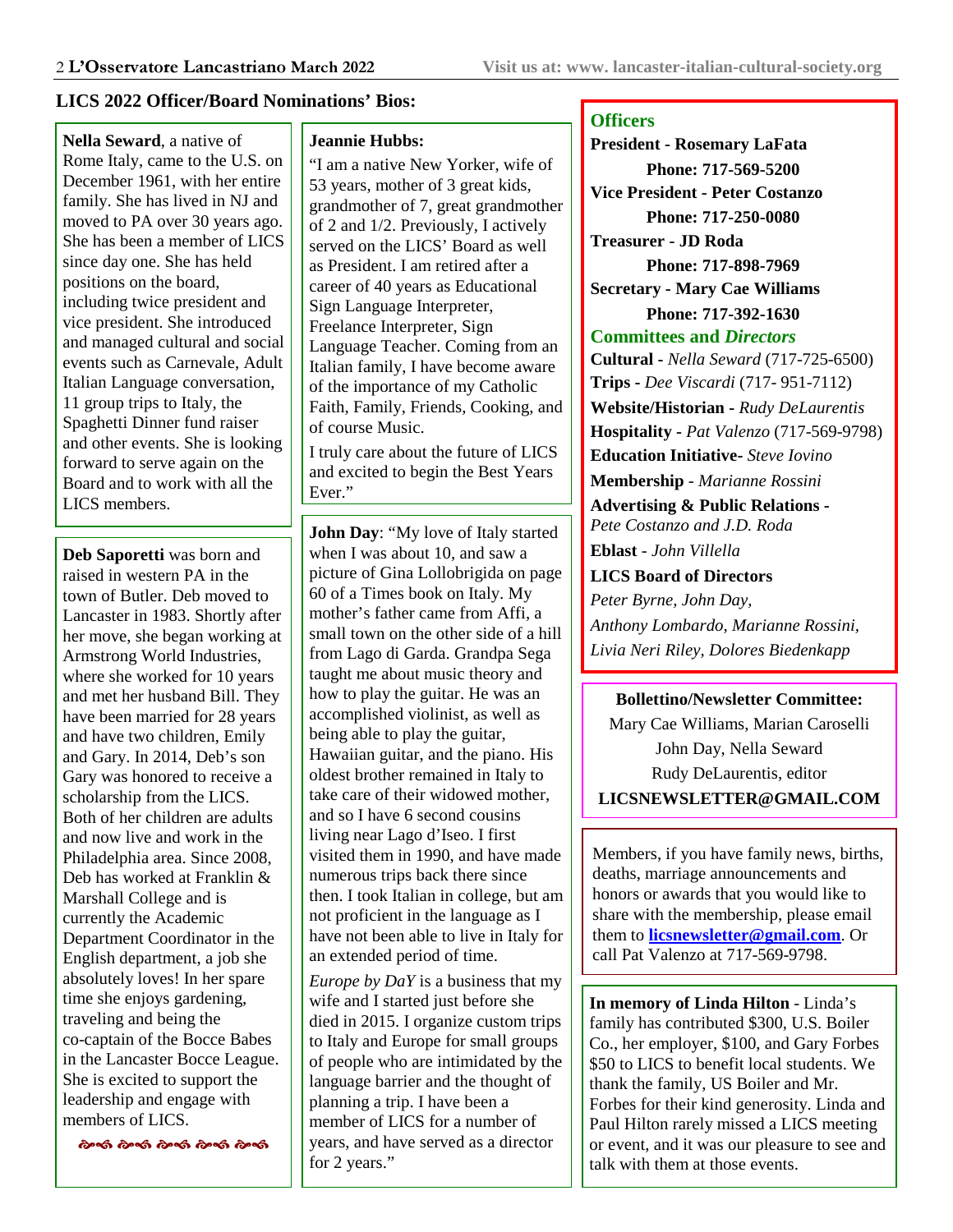#### **Anthony (Tony) Fisichella:**

"My father's parents were from Sicily. My Mother's parents were from Italy. My grandparents immigrated to the United States in the early 1900s through Ellis Island and eventually became American Citizens. All of my cousin's are Italian or Sicilian.

I grew up in Manhattan and Brooklyn, New York, where there was much Italian culture and cuisine. I worked as a New York State Peace Officer for 22 years. I retired as a Lieutenant. I was the President of the Board of Managers of a 49-unit Condominium for 8 years.

I was a member of the Italian Columbia Society in New York. I am a current member of the Knights of Columbus.

My wife and I have two daughters and three grandchildren. My wife and I are Catholic.

My values: Religion, family, work ethic, fellowship, honesty, treating all people with respect, and helping those in need.

I was a member of LICS for many years before the Covid epidemic. I renewed my membership a couple of years ago."

"I am **Patricia Caterbone Meyer** and I am pleased that Nella asked me to be on the LICS Board of Directors. My brothers, sister and I were members when it first was organized and then I re-joined four years ago. My husband, Joe Meyer, was also a member but passed away two years ago.

For 48 years, I have worked in the Catholic Diocese of Harrisburg as a Teacher, Librarian, and Director of Religious Education for St. Anthony of Padua Church. I love to make traditional Italian recipes that were handed down to me from my mother. My parents were Tony and Jennie Caterbone; and they shared with me the many traditions and customs of their Italian heritage which I treasure. I love gardening, cooking and playing BOCCE. You may know my twin brother Pat if you are a BOCCE player, too.

I look forward to serving on the board by supporting the many opportunities LICS offers, and getting more involved with its activities."

# **Lancaster Italian Cultural Society Presents Sorrenti Family Estate and Winery - Sunday, May 15, 2022**

Come with us to the Sorrenti Family Estate and Winery in Saylorsburg, PA! Upon arrival we will enjoy a wine tasting of some of the Sorrenti Family's award wining wines at the Poconos oldest winery, before our pizza lunch buffet.

#### **Price per Person: \$114.00**

**Package Includes: Motorcoach Transportation, admission, wine tasting, and lunch inclusive of all taxes and gratuities.**

**Departing from Lancaster Shopping Center at 8:45 AM Returning to Lancaster Shopping Center approximately at 4:15 PM**

# **Deadline for Payment and Registration is April 2, 2022**

Contact Dee Viscardi at 717-951-7112 for more information and any questions. Make Checks Payable to: Lancaster Italian Culture Society (LICS), & Mail to: Dee Viscardi - 6486 Lincoln Court, East Petersburg, PA 17520

#### **Peter Mastropietro:**

"I grew up in Westchester County, New York, just north of Yankee Stadium, one of my favorite places to visit.

I am the third son of Italian immigrants, Armida and Pensiero. I have three children, all married. One lives in the Detroit area, one in Lancaster and one in Hawaii.

Spent a career in recorded music sales and promotion, magazine publishing and Home Healthcare Marketing.

Currently retired, but have an inhome business - Mastro Music. I represent various music acts to venues, special events and concerts. I am also a drummer and percussionist in two local bands.

I am married to a remarkable woman, Sheila Mastropietro.

I am looking forward to my term on the board of LICS!"

.<br>જિલ્લી જિલ્લી જિલ્લી જિલ્લી જિલ્લી

#### **The Scholastic and the Lancaster County Young Artists Awards Exhibitions start Saturday, March 12, 2022 10:00 AM, and run through Sunday, April 24, 2022 4:00 PM.**

This annual juried exhibition showcases Lancaster County young artists works of merit, and is well worth seeing in person.

Locations: The art work will be at both the **Demuth Museum** 120 East King Street Lancaster, and the **Lancaster Museum of Art** 135 North Lime Street, Lancaster.

Congratulations to the students whose works were selected for this year's LICS' *Italian Artist* awards, which are shown on the following page. LICS has sponsored these awards for many years and is happy to recognize these young artists!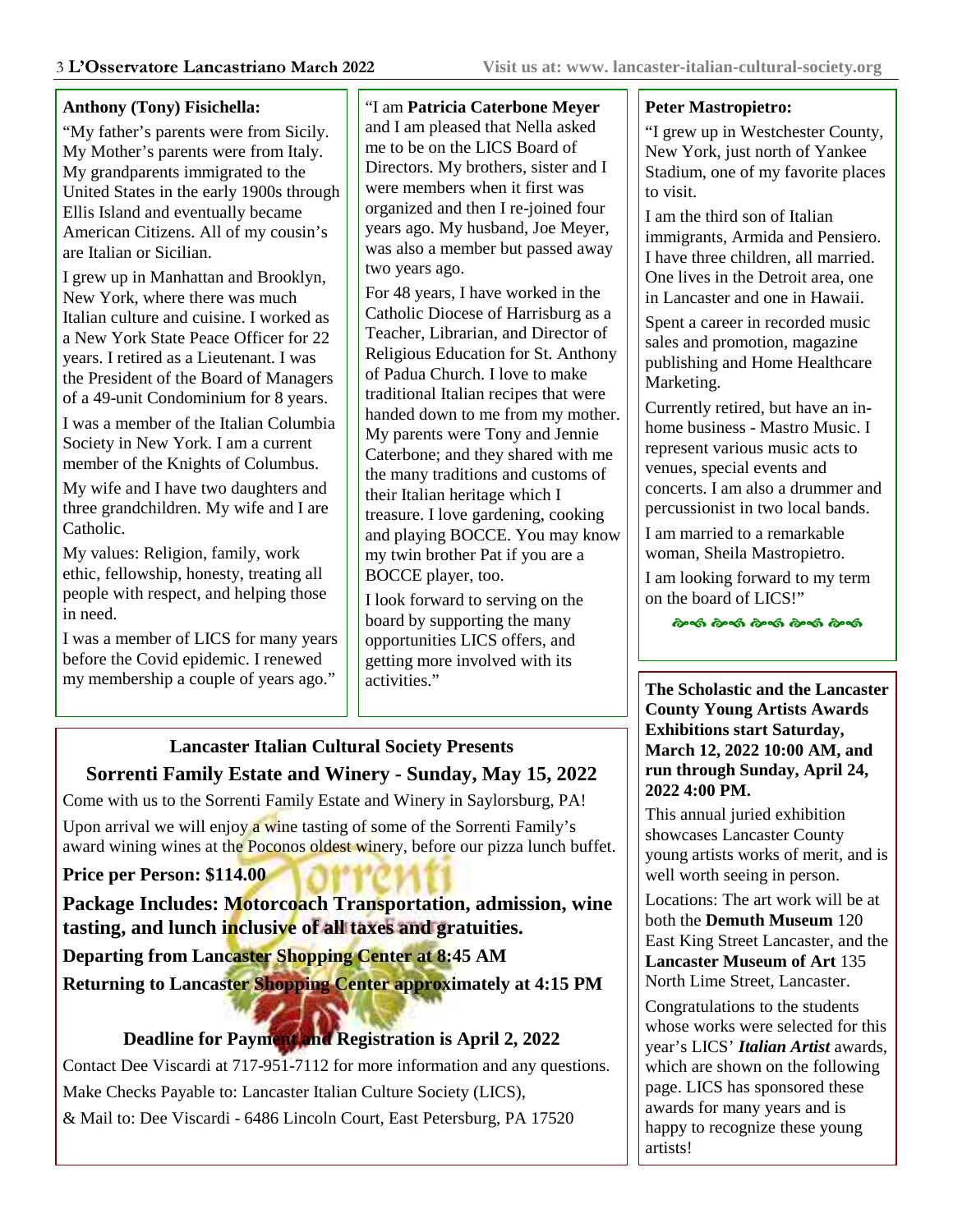### **2022 Italian Art Awards for Young Artists**



**Leonardo Da Vinci Award - Caroline Drumm** Painting Title: *Rittenhouse Farmers' Market Onions and Garlic* Teacher: Candace Ryan Rakers School: Solanco High School, Grade12



**Artemisia Gentileschi Award: Karli Rathman** Drawing Title: *Mom* Teacher: Caleb Smith Cocalico High School, Grade 12



**Michelangelo Award: Julianne Leonard** Drawing Title: *Hawaii* Teacher: Susan Ulrich Lancaster Catholic High School, Grade 10



**Modigliani Award: Paige Kendig** Photograph Title: *Submerged* Teacher: Maggie Cantrell Penn Manor High School, Grade 11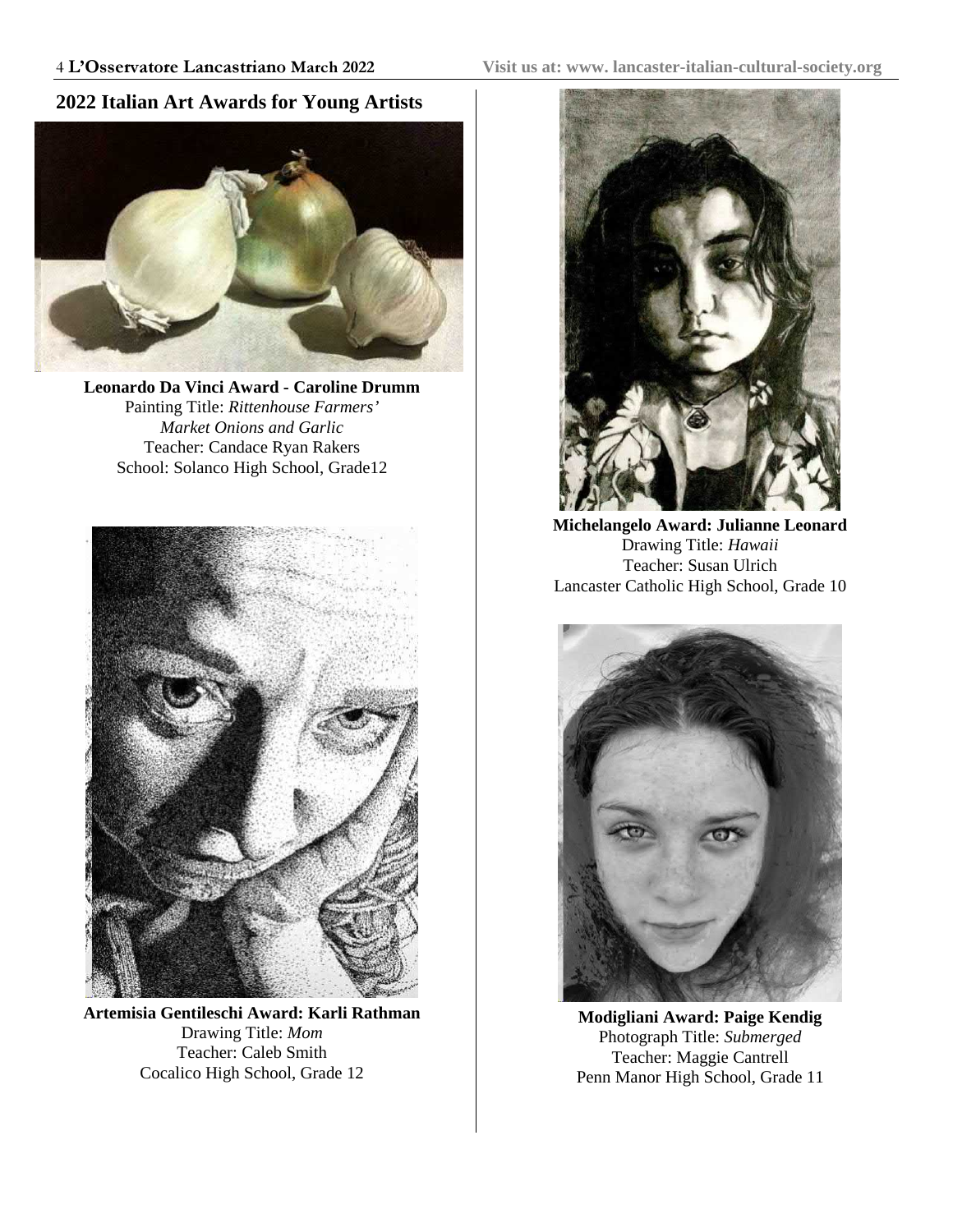#### **Was St. Patrick Really Italain?**

#### *by Mary Cae Williams*

"Some folks may not know that St. Patrick was the son of a Roman diplomat living in England."

I bet almost no one in our society knew the above fact. It might be fun for March to talk about it. Any of you have any Irish blood and want to tackle this piece?"

"I will be happy to investigate the story of St. Patrick…"

With this exchange of emails, our adventure in history and legend began. We will share with you what we found and let you ruminate for yourselves what you think about the Italian roots of our most famous Irish saint.



The Encyclopedia Britannica, Fifteenth Edition, Volume 9, printed in 1994 states that "he was born in Britain of a Romanized family." Uh oh…pretty much any Briton of means in those days had signed on to be a Roman citizen. We might need to delve a little further to be sure we can bring St. Patrick into La Famiglia Italiana.

#### From The Legal Satyricon,

(https://randazza.wordpress.com/2015/03/16/was-stpatrick-really-italian-2/) we read that "every year, articles pop up repeating the story that St. Patrick was really Italian." Their article "Was St. Patrick Really Italian?" goes into great detail about the relationship between Roman citizenship and having "a single strand of DNA originating from the Italian peninsula" or not. It was fun to read and reminded us that the whole notion of being Italian might be more meaningful to 19th Century folks than a 5th Century saint.

One of the most entertaining articles we found was on northjersey.com:

(https://www.northjersey.com/story/life/columnists/billervolino/2018/03/12/st-patricks-day-who-st-patrick-heitalian/415902002/) because that writer went all out to cover the story in a humorous, even somewhat irreverent way. Although he did finish with the notion that we should probably let St. Patrick be the patron saint of the Irish and not stir the pasta pot too much.

Patricius (Patrick), as he signed himself, did leave some written records of his own. Confessio is the autobiographical record that includes the story of his capture by Irish pirates and enslavement for six years in Ireland. After he took orders and guided by a vision, he returned to Ireland, where in his own words he "baptized thousands of people".

Much if not most of the story of St. Patrick falls into the realm of legend, leaving it wide open to many interpretations. Even the dates of his life remain uncertain. Some historians suspect that two different people have been blended together to become the St. Patrick of our legends. Pope Celestine I sent Palladius to be "the first bishop to Irish Christians" in 431. Perhaps some of the work for the church attributed to St. Patrick was actually carried out by Palladius. One legend we know for sure is fictitious. St. Patrick did not drive all the snakes out of Ireland. From the time of the great glaciers there were no snakes in Ireland…interesting geological fact.

Well, then, if we can't truly claim St. Patrick for Italy, there is always the Feast of Saint Joseph (San Giuseppe,) on March  $19<sup>th</sup>$ . Of course, he wasn't Italian either. If everyone is Irish on St. Patrick's Day, then maybe everyone is Italian if there's a festa to celebrate. Con affetto a tutti e buona primavera, *MCW*.

#### - - - - -

St. Patrick's Day, March 17, isn't widely celebrated in Italy. But that's not to say someone can't find a good St. Patty's Day party within the country best known for its romantic escapes, historic sites and museums and worldrenowned cuisine. If you're traveling in Italy on March 17 and yearning for a green beer or some Irish whiskey, perhaps consider one of these fun spots!

Joy's Irish Pub in Bari is one of the most sought-after historic bars in Bari, Joy's Pub boasts a true Irish-style bar with a "public house" feel. St. Patrick's Day is a huge party here – live music, a bike parade, torchlight procession, costumes and masks, and Guinness and Peroni verde! Throughout the entire year, the pub offers music and Irish fare and beers.

Finnegan's Irish Pubs are located in Florence and Rome claim to be the only Irish-owned pub in Florence and in Rome, and it would be safe to assume that Finnegan's knows how to throw a St. Patrick's Day party. The pubs show all football and rugby games and American football and car racing stating, "If it's on and you want to see it, you can see it here." Just be sure to wear green on the holiday! Slainte!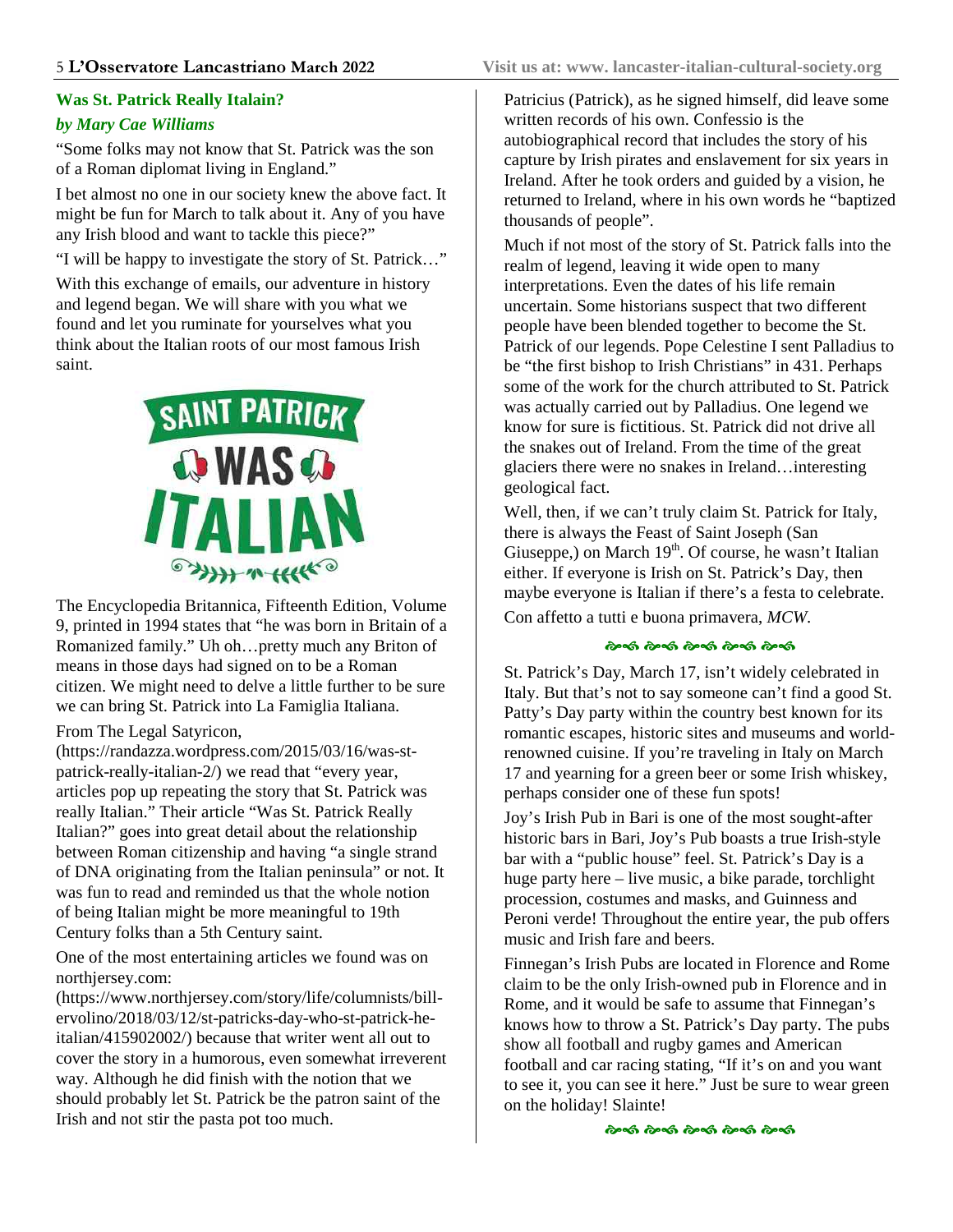#### **Artichokes, the Mafia and Fiorello LaGuardia** *by Marian Caroselli*

What, you're Italian and you don't like artichokes? Better get your DNA tested, there may be some family secrets you aren't privy to.



Artichokes, *carciofi* in Italian, have been cooked and eaten around the Mediterranean for at least two millennia. While the ancient artichoke is known as the "aristocrat" of the vegetable world, in reality, it is a thistle, part of the daisy family. Artichokes most likely originated in Tunisia and Sicily and now are grown mostly in the regions of Puglia, Sicily and Sardinia as well as in France, Spain and CA in the US.

In the first century, Romans pickled artichokes in honey and feasted on them year round. While other countries usually eat the leaves and discard the stalk, in Rome they usually trim the hard, outer leaves along with the base and exterior part of the stem before preparing and cooking the artichokes whole, making the result fully edible. Many Romans believe the stem, or gambo, to be the best, most flavorful.

The artichoke has been famous since ancient Greek and Roman times: Plinius, for example, describes its therapeutic properties. But, strangely enough, the artichoke seems to have disappeared from the known world for centuries, only to reappear at the beginning of the Middle Ages in Sicily, where it was imported by the Arabs who called it Al-charschof or Alcharscoufa. But just how did it reach Florence, the Medici family and later, the French court?

It was thanks to Filippo Strozzi, the famous Florentine banker, one of the most dangerous rivals to the Medici's economic and political supremacy in Florence. In 1466, Filippo Strozzi brought the first artichoke to Florence, along with other exotic plants he had brought back from Southern Italy. By 1473, it had arrived in Venice. Catherine de Medici is said to have brought artichokes to France in the 16th century when she arrived from Florence at the age of fourteen to marry the future Henry II. She apparently ate a lot of them too, which, given the artichoke's over-sexed reputation. Tough on the outside

and soft on the inside, artichokes are well versed in the game of hard-to-get. She thus scandalized the more straight-laced of the court.

Artichokes are also the subject of a little-known chapter in the history of organized crime. Almost a century ago, New York City mobsters weren't just bootlegging, gambling, and loansharking. They were engaged in another shady million-dollar operation: artichoke racketeering.

In the 1890s, Italian immigrants first brought the artichoke to California, where it thrived in the cool, foggy fields of Monterey County. Within a few years, local businessman, John Debenedetti, quit his day job and dedicated himself to developing California's artichoke industry.

He discovered that big profits were to be found not in his hometown, where the vegetable sold for a nickel, but in the northeast, where Italian-Americans, eager to get their hands on an old-world delicacy, would pay fifty cents to a dollar. Especially sought after was the baby artichoke, more versatile than the larger Globe variety, and used in fried, Roman-style preparations.

In 1917, Debenedetti established an artichoke growers' association in Half Moon Bay, just south of San Francisco, and soon farmers began shipping crates cross the continent in newly refrigerated train cars.

In short order, the artichoke's popularity exploded in NY and Philadelphia where vendors sold them from pushcarts. Soon, in markets in Italian neighborhoods in New Jersey, Massachusetts, and Connecticut, it became a springtime staple from CA.

The 1921 edition of Fannie Farmer's cookbook was the first to feature recipes for boiled artichokes (served with béchamél or hollandaise), deep-fried artichokes, and another variation, stuffed with ground chicken and drizzled with thin white sauce. "No new vegetable has ever made so rapid an inroad into the market as the artichoke," said L. Casazza, a wholesale merchant, speaking to the New York Times in 1926. "Just a flavor of garlic is necessary."

But the story of the American artichoke took an unusual turn, thanks to Ciro Terranova, New York City underboss of the infamous Morello Family, an artichoke dealer who set out to corner the U.S. market for the California commodity.

The Sicilian-born Terranova, who traveled in an armored limousine with bullet-proof windows, sent his men to coerce importers into selling them artichokes at a fraction of the original cost. Those who refused to cooperate were savagely beaten by the mob. In turn,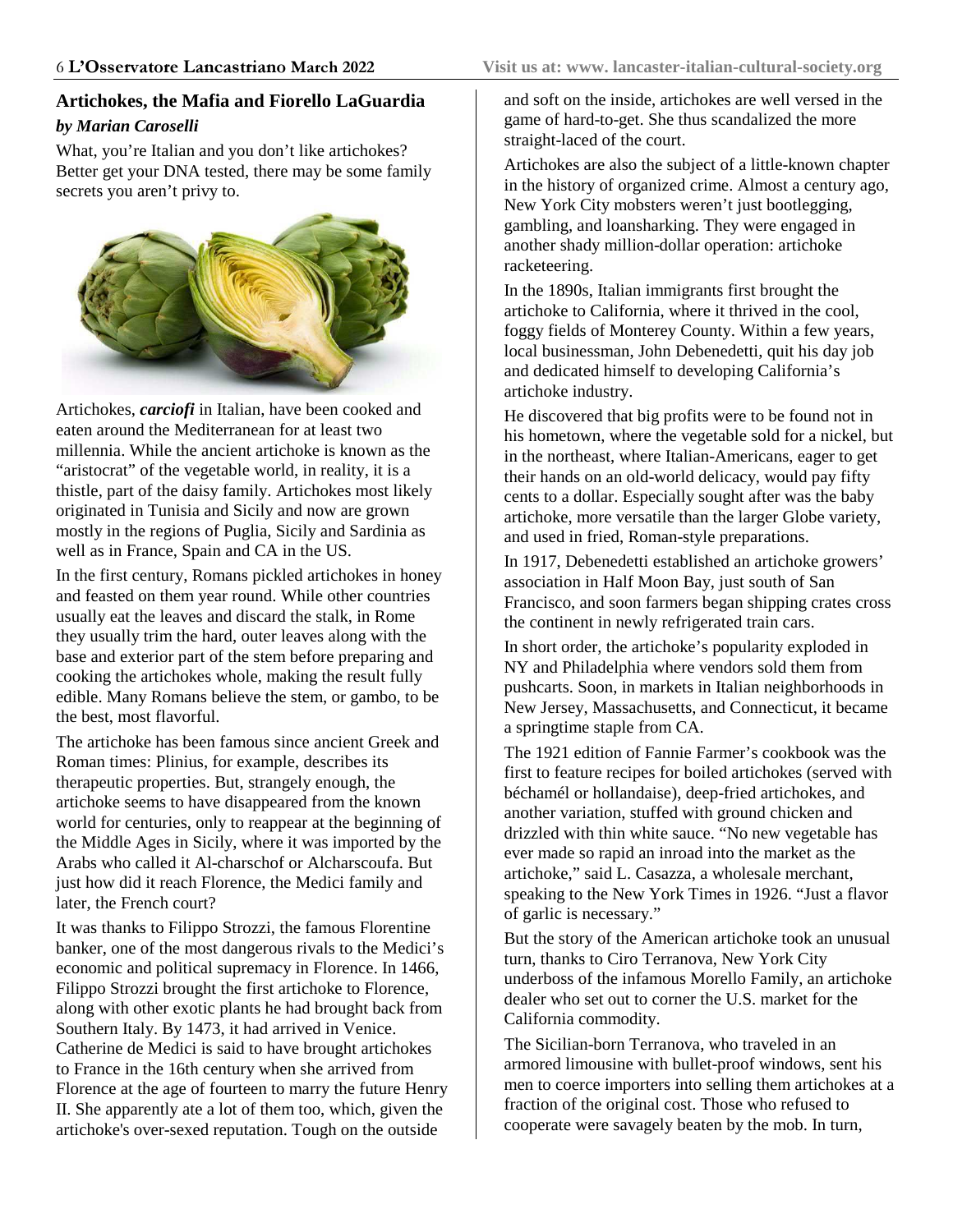Terranova sold his seized artichokes to local vendors, doubling prices and pocketing the profits.

His racket earned him a nickname: the Artichoke King. By 1930, New York newspapers featured regular reports about a criminal enterprise that stretched all the way across the continent to California, where Terranova's armed thugs intimidated growers into selling their crop directly to them.

By 1935, the Sicilian American Mafia had controlled the American artichoke market for at least two decades, wresting millions of dollars from growers, distributors, and consumers. And this was just one of their foodbased rackets. Many other *agromafia* operations, which profited from citrus fruits, olive oil, avocados, and more, persisted or emerged over the following decades.



At 6:30 AM one morning in December 1935, help finally came from Fiorello LaGuardia, New York City's mayor. Police trumpeters roused the workers at the Bronx Terminal Market. Mayor Fiorello LaGuardia climbed onto the back of a vegetable truck and read from a statement, proclaiming an emergency and banning baby artichokes for posing a "serious and threatening emergency" in the city. According to the Pittsburgh Press, LaGuardia made his message clear: "I know you dealers are honest men," he shouted, "and as long as I am Mayor, no racketeer, thug or punk is going to intimidate you."

Kidnapping, extortion, and murder could be traced to sales of the thistle, explained the mayor, leaving him no choice but to banish it from New York, beginning the day after Christmas. "I like artichokes, particularly with hollandaise sauce," he conceded, but the ban "will remain in force until the grip of the racketeers is broken."

Criminal prosecutions followed, but the ban piqued the public's curiosity, making artichokes more popular than ever. "Local wholesalers were swamped with orders," explained historians Michael Svanevik and Shirley Burgett. "The furor was such that LaGuardia's ban was lifted within a week."

Criminal investigations targeting Terranova and his men soon destroyed the racket. Indictments and prison sentences followed. By the end of January 1936, importers were freely selling artichokes to the public at regular prices, much to the relief of California growers. Just two years after Mayor La Guardia's proclamation, the Artichoke King died a poor man.

But the artichoke lived on, and in the wake of the ban, instructions for novice eaters began appearing in national newspapers and magazines. Mangiamo!

#### *Recipes*

Today, in Rome you can try Jewish artichokes (carciofi alla Giudia) in the legendary trattorie of the Jewish Ghetto, such as Sora Margherita and Giggetto – al portico d'Ottavia. For the no less excellent carciofi alla Romana (artichokes the Roman way) head to one of the restaurants of Rome serving typical Roman cuisine, such at Checchino in the Testaccio district, Lo Scopettaro, Checco er Carrettiere and Sora Lella. Most restaurants serving original Roman cuisine will serve both the carciofi alla Giudia and the carciofi alla Romana.

https://www.inromecooking.com/blog/recipes/artichokes -roman-style-or-jewish-style-recipes-and-differences/

- - - - -



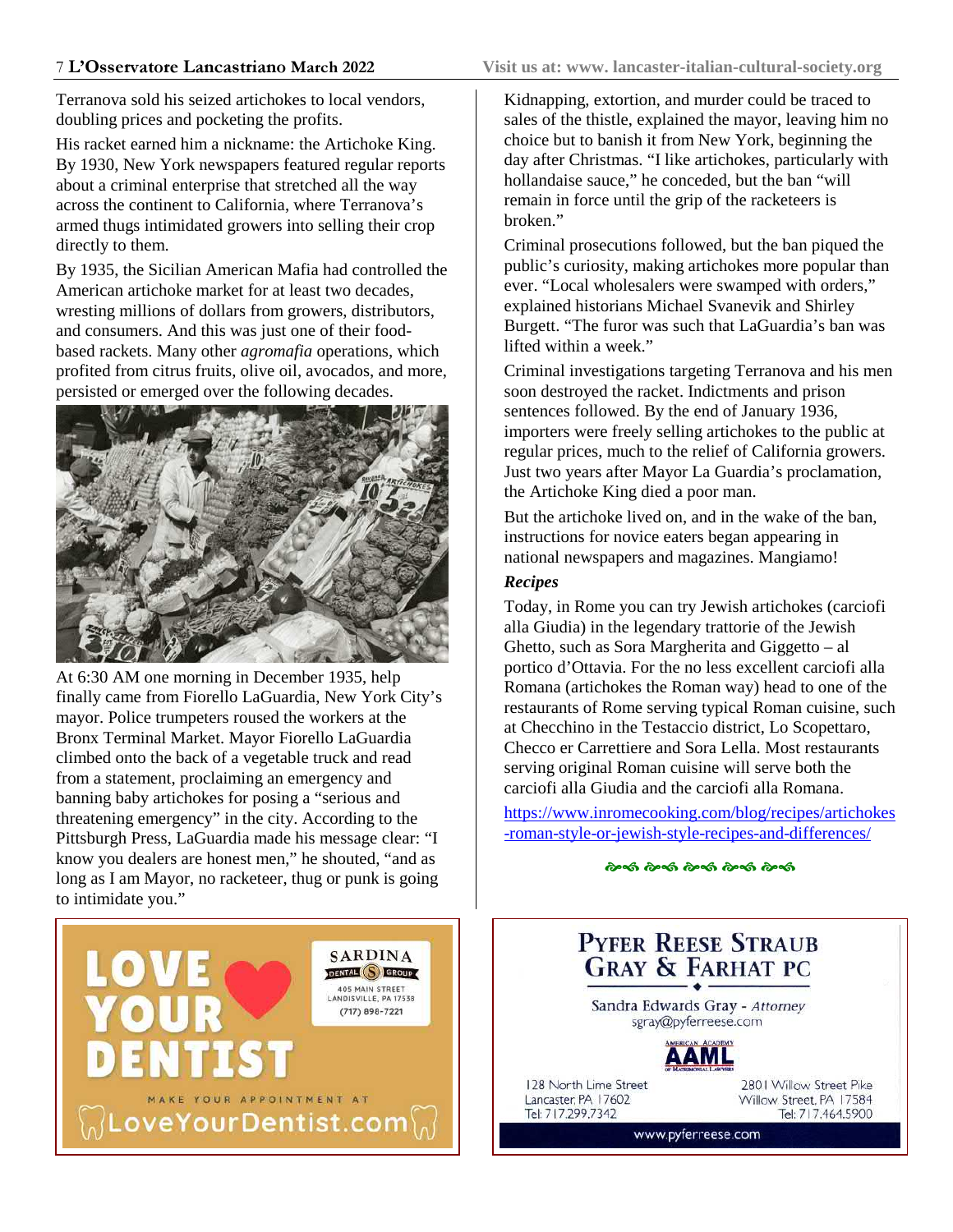#### **LICS Members - Please support our Sponsors!** If interested in advertising your business in the newsletter,



contact Pete Costanzo by email: **pcostanzo@janney.com**



**ROSEMARY LA FATA REALTOR®, RRC, CMRS Charles & ASSOCIATES REAL ESTATE, Inc.** 145 Oakridge Dr, Mountville, PA 17554

(717) 299-2100 (717) 299-0988 Fax (717) 575-4254 Cell rosemarylafata@comcast.net www.charles-associates.com





 $\mathbb{B}_{\text{MIS}}$ 

GIB





Don Spica Realtor, Associate Broker ABR, CRS, CSP, GRI, SRES Cell: (717) 575-4603 Office: (717) 208-4444 DonSpica@gmail.com



**MASTRO MUGIC** 

pmastromusic@gmail.com

pmastromusic.com · Lancaster, PA

**MANHEIM TOWNSHIP** MILLERSVILLE 3110 Lititz Pike 441 N. George St. 717.560.5100 717.872.5041 **LANCASTER CITY STRASBURG** 

414 E. King St.<br>717.393.9661 717.687.7644 LITITZ - SPACHT-SNYDER 127 S. Broad St.

717.626.2317

SnyderFuneralHome.com